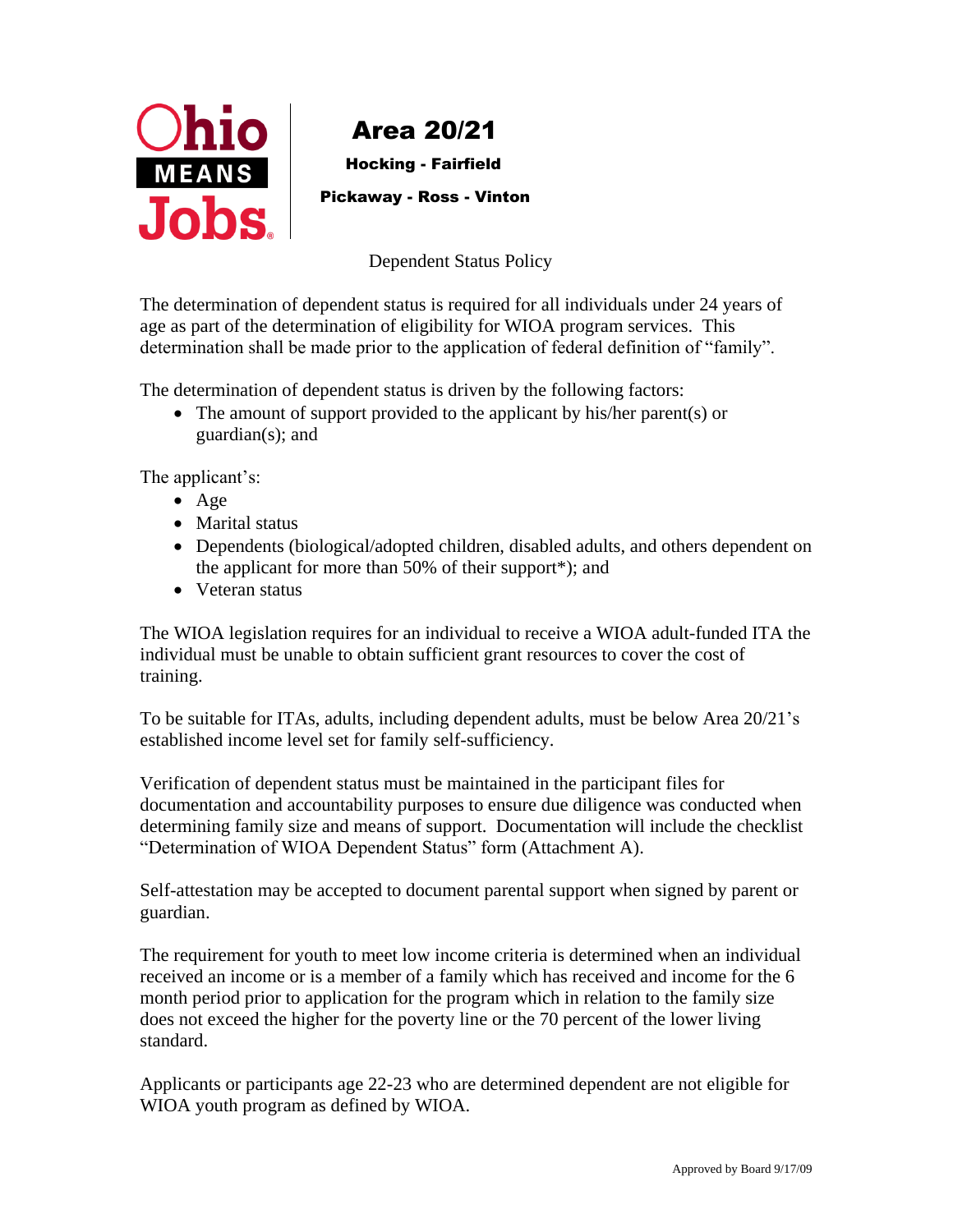# **Definitions**

**Dependent** (defined by the State of Ohio, ODJFS) is an applicant who falls in any one of the following categories:

- Under 18 years of age
- Age  $18 23$  and parent(s) or guardian(s) pay(s) for more than 50% of the applicant's support\*

Applicants who fall into any one of these categories are considered to be "independent".

- Age 24 or older
- Married (if separated but not divorced, applicant is legally married)
- Has children which receive more than half of their support\* from the applicant
- Has dependents other than a spouse or children who live with the applicant and receive more than half of their support\* from the applicant
- Lives in own residence or in a residence without financial or other support form parents or guardians
- Is on active duty in the U.S. Armed Forces for purposes other than training
- A veteran of the U.S. Armed Forces

**\*Support** as it relates to dependent includes financial assistance from parents or guardians to help pay for food, clothing, shelter, utilities, education, medical and dental care, recreation, transportation, and any other living expenses; as well as any government-provided cash public assistance and food assistance.

The issue of guardianship concerning dependent children may be determined by decree of court, or may be determined by a state or federal agency which has established or assumed guardianship.

An individual under 18 years of age is always considered to be a dependent child, unless the youth is not living with parents or guardians and is not receiving any support from them.

**Family** is two or more persons related by blood, marriage, or decree of court, who are living in a single residence, and are included in one or more of the following categories:

- A husband, wife, and dependent children
- A parent(s) or guardian(s) and dependent children
- A husband and wife